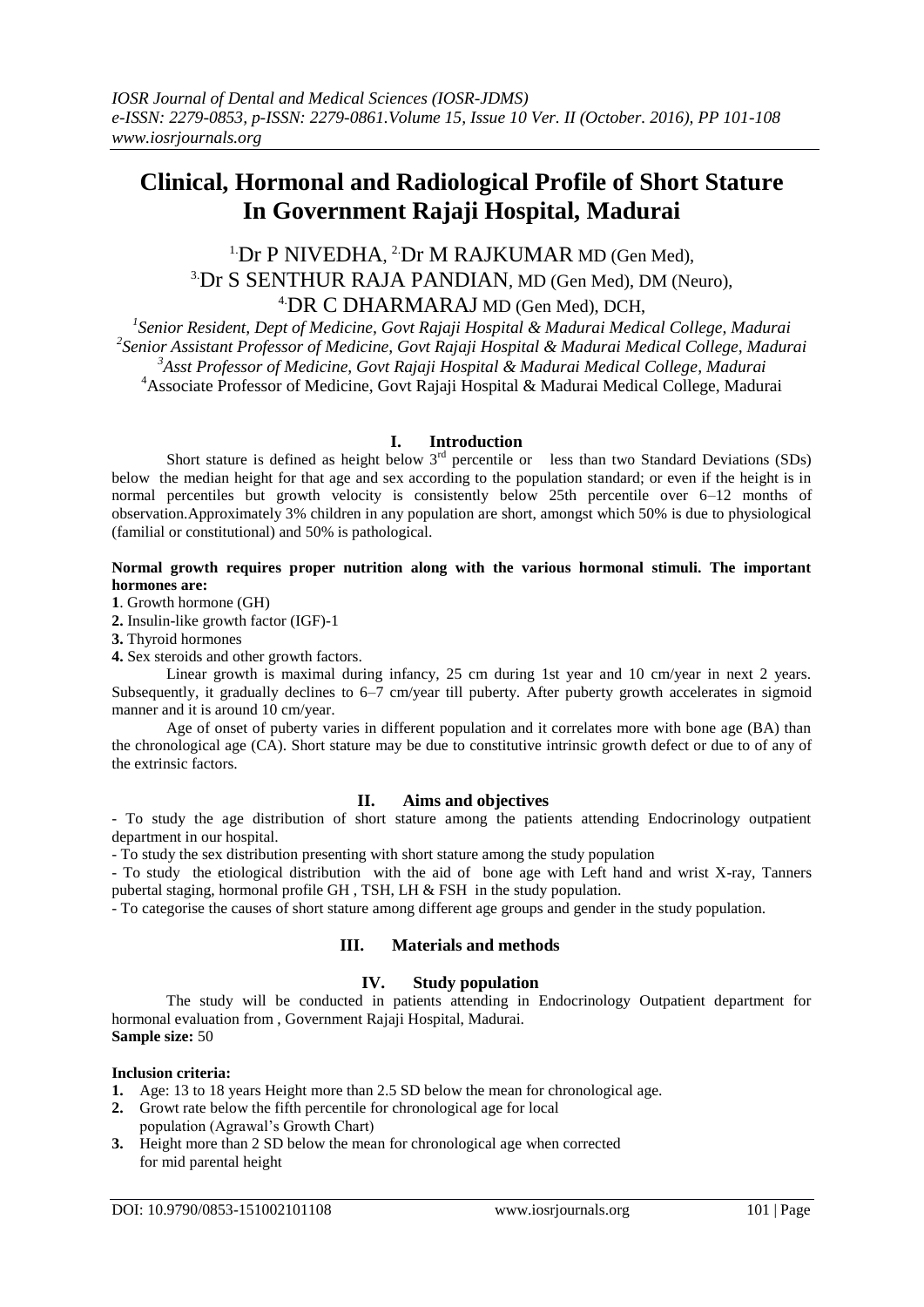## **Exclusion criteria**:

- **1.** Short Stature due to chronic illness like underlying cardiac diseases, respiratory diseases, gastrointestinal diseases and cystic fibrosis.
- **2.** Short stature due to skeletal dysplasias like achondroplasia SYNDROMES like Down syndrome, Noonans syndrome, Trisomy 13 and Trisomy 18

## **Data collections**:

Patients presenting with short stature in endocrinology Out- Patient department in Govt Rajaji Hospital, Madurai.

## **Methods of Study:**

The height of all children is measured keeping their head in Frankfurt plane while occiput, shoulder, buttocks and heel touching vertical board. The children were drawn upto their full height by upward pressure on mastoids.

-Detailed history ( antenatal, perinatal and postnatal) -Clinical Examination

## **Investigations:**

**1.**Complete Hemogram **2.**Blood Glucose **3.**Renal Function Test **4.**Liver function test **5.**Xray left wrist **6.**Hormonal evaluation - T3, T4, TSH, LH and FSH, Prolactin, Testosterone in males - Growth hormone will be estimated by clonidine stimulation test-4µg /kg and growth hormone levels are measured at 60, 90 and 120 min.

**Design Of Study**: Analytical Study **Period Of Study**:6 Months **Collaborating Departments:** Department Of Endocrinology Department Of Radiology Department Of Biochemistry **Ethical Clearance**: Obtained **Consent**: Individual Written And Informed Consent **Analysis**: Statistical Analysis **Conflict Of Interest**: Nil **Financial Support**: NIL

## **Participants:**

 Patients attending Endocrinology outpatient department for evaluation of short stature from February 2015 to August 2015 in Government Rajaji hospital , Madurai are included in my study.

## **V. Observation And Results**

#### **1. Gender distribution in the observed population**:

|   |                                         | -<br>. .                                                                                       |  |  |
|---|-----------------------------------------|------------------------------------------------------------------------------------------------|--|--|
|   | <b>SEX</b>                              | No.of cases                                                                                    |  |  |
|   | MALE                                    | 30                                                                                             |  |  |
|   | <b>FEMA</b>                             | 20                                                                                             |  |  |
| - | $\sim$ $\sim$ $\sim$ $\sim$ $\sim$<br>. | $\sim$ $\sim$ $\sim$<br>$\sim$<br>$\sim$ $\sim$ $\sim$ $\sim$<br>$\sim$ $\sim$<br>$\mathbf{r}$ |  |  |

In our study male constituited about  $60\%$  (n=30) and female  $40\%$  (n=20)

The male to female ratio is  $1.5:1$ .

| 2. Age distribution in observed population of short stature |  |
|-------------------------------------------------------------|--|
|-------------------------------------------------------------|--|

| ຼ<br>AGE     | <b>MALE</b>          | <b>FEMALE</b> | <b>TOTAL</b> |
|--------------|----------------------|---------------|--------------|
| $13 - 15$    | $\mathcal{L}$<br>ر ے | ⊥J            | 38           |
| $16 - 18$    |                      |               |              |
| <b>Total</b> | 30                   | 20            | 50           |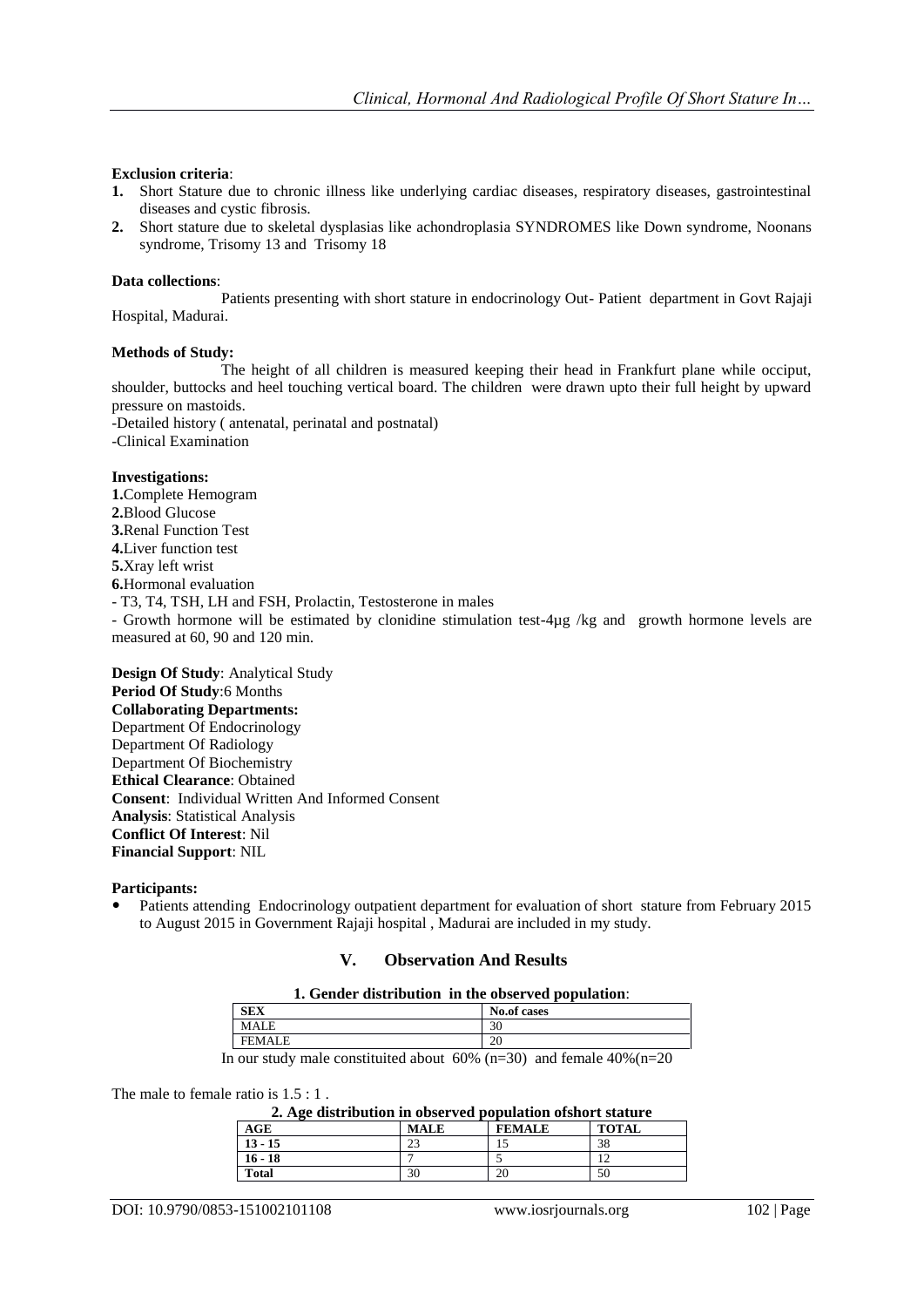In our study among 50 patients, 76% (n=38) of patients were in the range of 13-15 years, 24 % (n=12) of patients are between 15 - 18 years .. It shows that incidence of of patients presenting with short stature is more during 13 to 15 years.

| <b>HEIGHT</b> (Cm) | <b>TOTAL</b> |
|--------------------|--------------|
| <145               |              |
| $145 - 155$        | 16           |
| $155 - 165$        |              |
| >165               |              |

**3. Height Distribution In Boys Among The Study Population**

In our study population of 30 the observed height of the boys ranges from l35cm to 170 cms

 $-23.3\%$  (n = 7) had height less than 145 cms

 $-53.3\%$  (n=16) had height ranging from 145 to 155 cms

 $-$ . 20% (n=6) had height ranging from 155 -165 cms.

 $-3.33\%$  (n= 1) had height more than 165 cms

Majority of patient presented with height ranging from 145 cm to 155 cm .

## **4. Height Distribution Of Girls In The Study**

| <b>HEIGHT</b> | <b>TOTAL</b> | <b>PERCENTAGE</b> |
|---------------|--------------|-------------------|
| <145          |              |                   |
| $145 - 150$   | $\sim$<br>∸  | 60                |
| $150 - 160$   |              | $\Omega$<br>33    |

In our study population of 20 the observed height among girls ranges from 140 cms to 168 cms.

 $-5\%$  (n= 1) the height was less than 145cm

-60% (n= 12) patients had height ranging from 145-150cm

-35% (n= 7) patients the observed height ranges from 150-160 cm

Majority of the study population in girls had height ranging from 145- 150 cm

## **5. Pubertal Staging –Tanner For Boys Observed In Ourstudy Population**

| Tanner staging   | <b>TOTAL</b> | Percentage |
|------------------|--------------|------------|
| <b>STAGE I</b>   | 15           | 50         |
| <b>STAGE II</b>  | 10           | 34         |
| <b>STAGE III</b> |              | 13         |
| <b>STAGE IV</b>  |              |            |
| <b>STAGE V</b>   |              |            |
| <b>TOTAL</b>     | 30           | 100        |

-50% ( n=50) were observed to have Stage – I of Tanners staging which is pre pubertal.

-34% (n=10) were observed to have Stage –II ,

13% ( n=4%) were observed in Stage III 3% ( n=1) was observed in Stage –IV of anner staging. Majority of patients belong to pre pubertal.

## **6. Tanner's Pubertal Staging Observed In Female Patient Of Study Population**

| Tanner stage     | <b>TOTAL</b> | <b>PERCENTAGE</b> |
|------------------|--------------|-------------------|
| <b>STAGE I</b>   |              | 15                |
| <b>STAGE II</b>  | Ω            | 40                |
| <b>STAGE III</b> | n            | 30                |
| <b>STAGE IV</b>  |              | 15                |
| <b>STAGE V</b>   |              |                   |
| <b>TOTAL</b>     | 20           | 100               |

Among the girls in study population 15% ( $n=3$ ) belongs to STAGE-I -40% (N =8) were observed in STAGE-II

-30% (N=6) were observed in STAGE-III

-15% (n =3) in STAGE-IV of Tanners pubertal staging.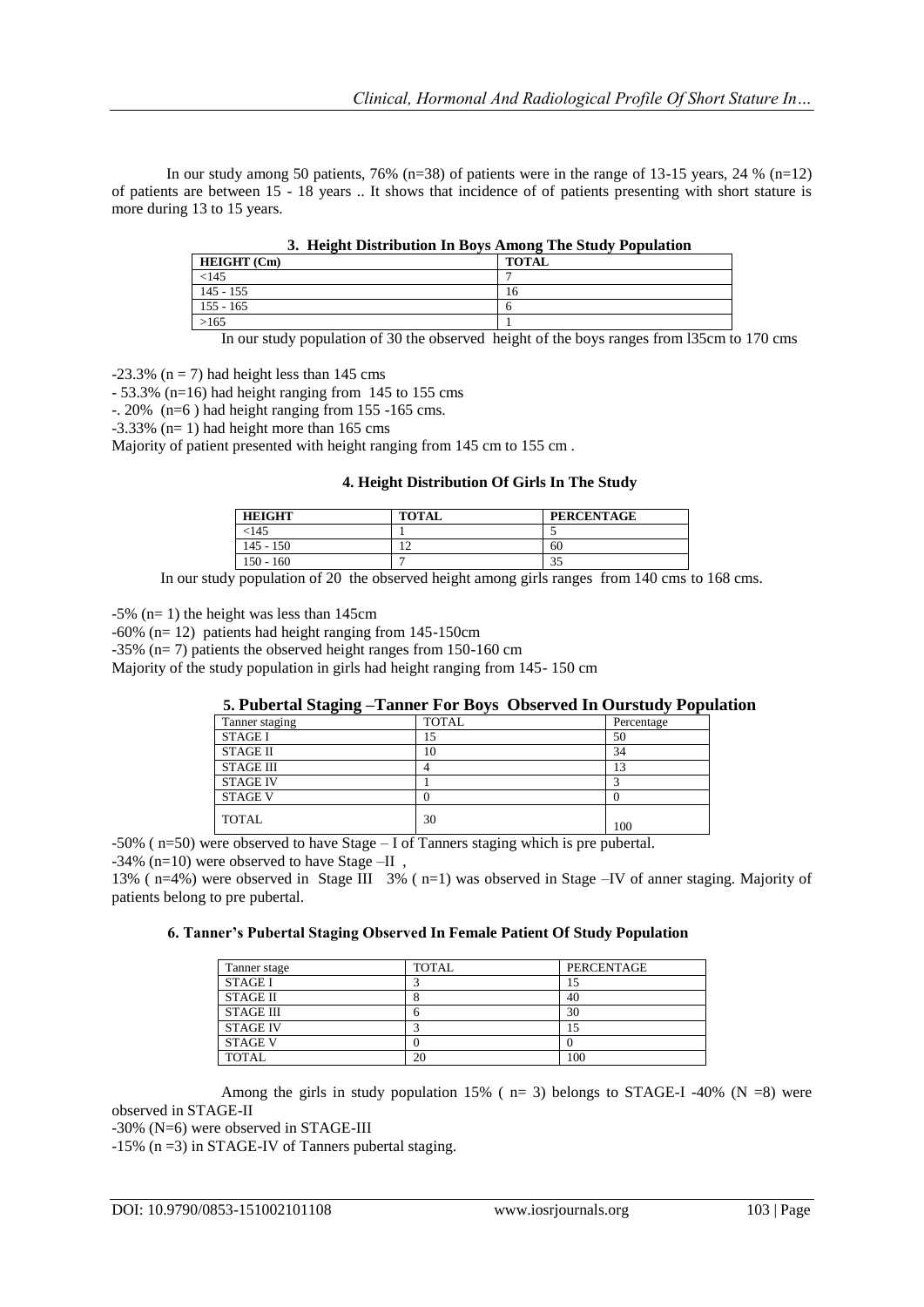| 7. Distribution Of Bone Age In The Study Population |       |               |       |            |  |
|-----------------------------------------------------|-------|---------------|-------|------------|--|
| BONE AGE                                            | MALE. | <b>FEMALE</b> | TOTAL | PERCENTAGE |  |
| NORMAL                                              |       |               |       | 24         |  |

DELAYED 27 11 38 76 In our study population , majority of patients 76% ( n=38) had delayed bone age for chronological age in 27 out of 30 boys and 11 out of 20

 $-24\%$  (n = 12) were found to have normal bone age for chronological age.

#### **8. Growth Hormone Level An Its Correlation In Thestudy Population**

|                  | ----------- |        |       |            |  |
|------------------|-------------|--------|-------|------------|--|
| <b>Gh Levels</b> | Male        | Female | Total | Percentage |  |
| Normal           |             |        | 30    | -60        |  |
| Elevated         |             |        |       |            |  |
| Decreased        |             |        |       | 30         |  |
|                  |             |        | 50    | 100        |  |

In our study population 60% ( $n=30$ ) had normal levels of GH, 10% (N=5) had elevated levels of GH and 30% ( n=15) were found to have decreased

levels of GH. Majority of patients had normal levels of growth hormone.

## **9. Distribution Of Tsh Levels In Study Population**

| Tsh       | Male | Female | Total | Percentage |
|-----------|------|--------|-------|------------|
| Normal    | 26   | 10.    | 42    | 84         |
| Elevated  |      |        |       | 14         |
| Decreased |      |        |       |            |
|           |      |        | 50    | 100        |

In our study population 84% (n=42) had normal levels of TSH, 14% (N=14) had elevated levels of TSH (hypothyroidism) and 2% (n=1) had decreased levels of TSH due to pan hypopituitarism. Majority of patients had normal levels of TSH.

|                                   | $\frac{1}{2}$<br>$-0.00$ where $-0.00$ |                |              |                |  |  |
|-----------------------------------|----------------------------------------|----------------|--------------|----------------|--|--|
| <b>ETIOLOGY</b>                   | <b>MALE</b>                            | <b>FEMALE</b>  | <b>TOTAL</b> | PERCENTAGE     |  |  |
| Constitutional<br>growth<br>delay | 11                                     | 5              | 16           | 32             |  |  |
| Familial short structure          | 4                                      | 8              | 12           | 24             |  |  |
| Growth hormone                    | 6                                      | $\mathcal{L}$  | 8            | 16             |  |  |
| Hypothyroidism                    | 4                                      | 2              | 6            | 12             |  |  |
| Mal nutrition                     | 4                                      | $\mathfrak{D}$ | 6            | 12             |  |  |
| Diabetes mellitus                 |                                        | $\Omega$       |              | $\overline{c}$ |  |  |
| Genetic syndrome-turner           | $\overline{0}$                         |                |              | ∍              |  |  |

**10. Etiological Distribution Among The Study Population**

Majority of patients about 56% (n=28) belongs to normal variants of short stature like constitutional growth delay and familial short stature.Endocrine disorders like GH Deficiency was seen in 16% ( n=8). and hypothyroidism in 12% (n=6). 12% (n=6) patients presented with malnutrition. 2% of patients presented with diabetes mellitus.

|  |  | 11. Comparison Of Pathological Causes With Age |  |  |  |
|--|--|------------------------------------------------|--|--|--|
|--|--|------------------------------------------------|--|--|--|

| Pathological causes | Const + Familial | Other patho | p value     |
|---------------------|------------------|-------------|-------------|
| 13 - 15 (38)        | 18.              | 20          | 0.947 NS    |
| 16 - 18 (12)        |                  |             | $0.025$ SIG |

In our study population of 13- 15 yrs 18 out of 38 had normal variants of growth and 20 had pathological cause for shortstature and the p value is 0.947 which is not significant.The patients belonging to 16-18yrs of age 11 out of 12 had normal variants of growth and only 1 patient had pathological cause and the p value is 0.025 which is significant.

## **12. Comparison Of Pathological Causes And Normal Variants Of Growth :**

| Constitutional growth delay $+$<br>l Familial short structure | 28                 |
|---------------------------------------------------------------|--------------------|
| Other pathological causes                                     | ററ                 |
| $\mid$ 28 / 50, 22/50                                         | p value $0.603$ NS |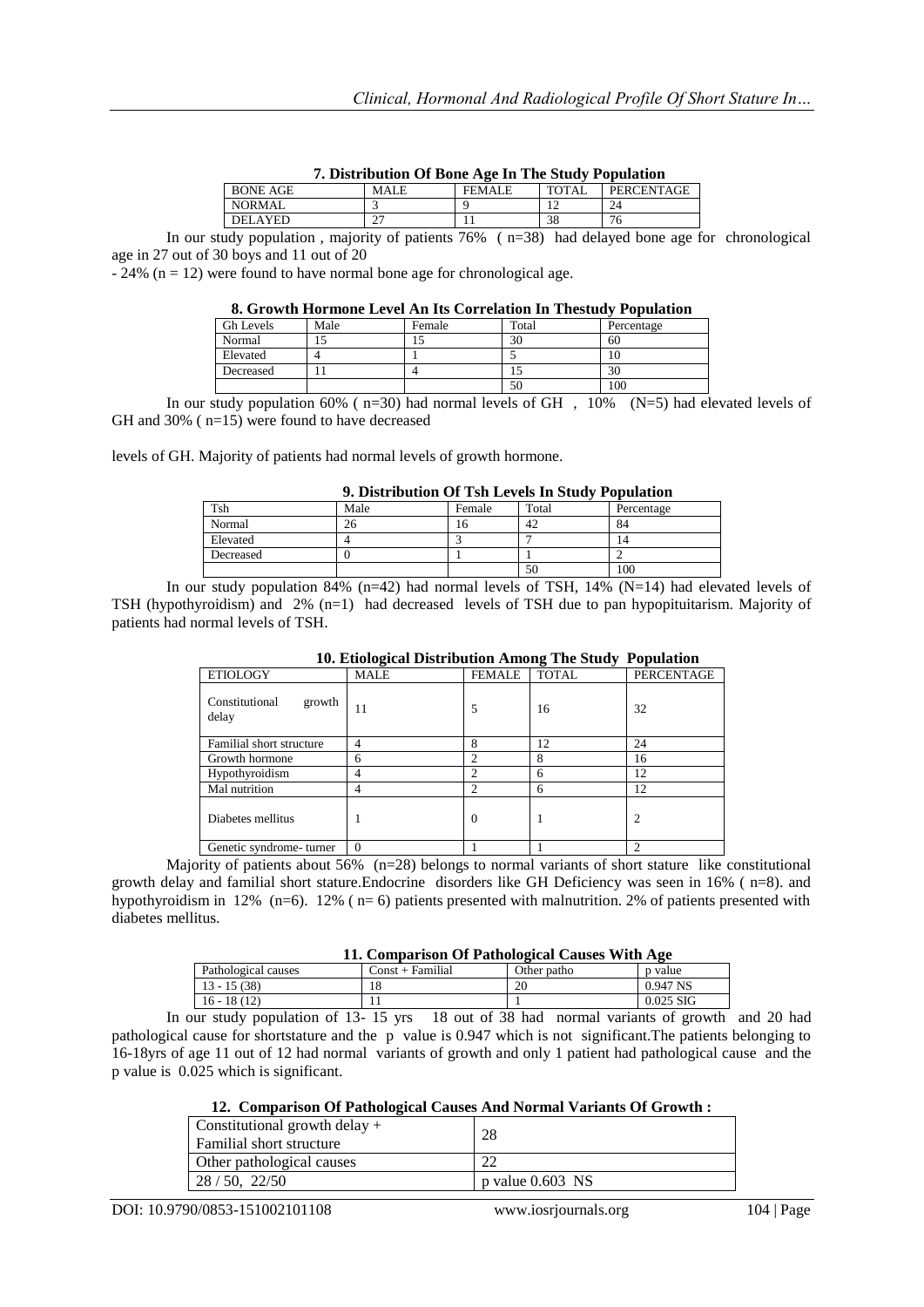The normal variants of growth like constitutional growth delay and familial short stature constituited of about 28 among 50 patients. The pathological causes were seen in 22 among 50 patients.The p value is 0.603 which is insignificant

| 13. Comparison Of Age Vs Etiology |                    |             |             |  |
|-----------------------------------|--------------------|-------------|-------------|--|
| Age group                         | $Const + Familial$ | Other patho | p value     |  |
| $13 - 15(38)$                     | 18                 | 20          | 0.947 NS    |  |
| $16 - 18(12)$                     |                    |             | $0.025$ SIG |  |

In age group of 13-15 yrs of age group the p value is 0.047 between normal variants of growth and pathological causes which is non significant .Between the age group of 16-18 yrs the p value is 0.025 between pathological and normal variants of growth which is significant.

| 14. Comparison Or Sex vs Etiology in Our Study I opulation |                  |             |            |
|------------------------------------------------------------|------------------|-------------|------------|
| Pathological causes                                        | Const + Familial | Other patho | p value    |
| MALE(30)                                                   |                  |             | $0.823$ NS |
| FEMALE (20)                                                | 13               |             | $0.409$ NS |

| 14. Comparison Of Sex Vs Etiology In Our Study Population |  |  |  |
|-----------------------------------------------------------|--|--|--|
|                                                           |  |  |  |

The p value between normal variants and pathological causes in males in our study population is 0.823 and among females is 0.409 which is not significant.

## **VI. Discussion**

## **Gender Distribution In The Observed Population**:

In our study male constituted about  $60\%$  (n=30) and female 40% (n=20).

The male to female ratio is 1.5:1 .This shows that the short stature is more common in male population than female population .This finding is consistent with study done in Medical College of Wisconsin, "The Evaluation and Follow-up of Children Referred to Paediatric Endocrinologists for Short Stature" done by David Wyatt et al

#### **Age distribution in observed population of short stature**

In our study among 50 patients, 76% (n=38) of patients were in the range of 13-15 years, 24 % (n=12) of patients are between 15 - 18 years. It shows that incidence of of patients presenting with short stature is more during 13 to 15 years.

## **Height distribution in boys among the study population**

In our study population of 30 the observed height of the boys ranges from 135cm to 170 cm 23.3% (n = 7) had height less than 145 cm, 53.3% (n=16) had height ranging from 145 to 155 cm, 20% (n=6 ) had height ranging from 155 -165 cm. 3.33% (n= 1) had height more than 165 cm. Majority of patient presented with height ranging from 145 cm to 155 cm.

## **Height distribution of girls in the study**

In our study population of 20 the observed height among girls ranges from 140 cm to 168 cm.

 $-5\%$  (n= 1) the height was less than 145cm

-60% (n= 12) patients had height ranging from 145-150cm

-35% (n= 7) patients the observed height ranges from 150-160 cm

Majority of the study population in girls had height ranging from 145- 150 cm

## **Pubertal staging –Tanner for boys observed in our study population**

50% (n=50) were observed to have Stage – I of Tanners staging which is prepubertal.34% (n=10) were observed to have Stage –II, 13% ( $n=4\%$ ) were observed in Stage III and 3% ( $n=1$ ) was observed in Stage – IV of Tanner staging

This finding is consistent with study done in Medical College of Wisconsin  $\degree$  The Evaluation and Follow-up of Children Referred to Paediatric Endocrinologists for Short Stature" done by Katrina et al where 73% were in prepubertal staging among the study population.

## **Tanner's Pubertal staging observed in female patient of study population**

Among the girls in study population 15% ( $n=3$ ) belongs to STAGE-I 40% (N =8) were observed in STAGE-II 30% (N=6) were observed in STAGE-III 15% (n =3) in STAGE-IV of Tanners pubertal staging.

## **Distribution of bone age in the study population**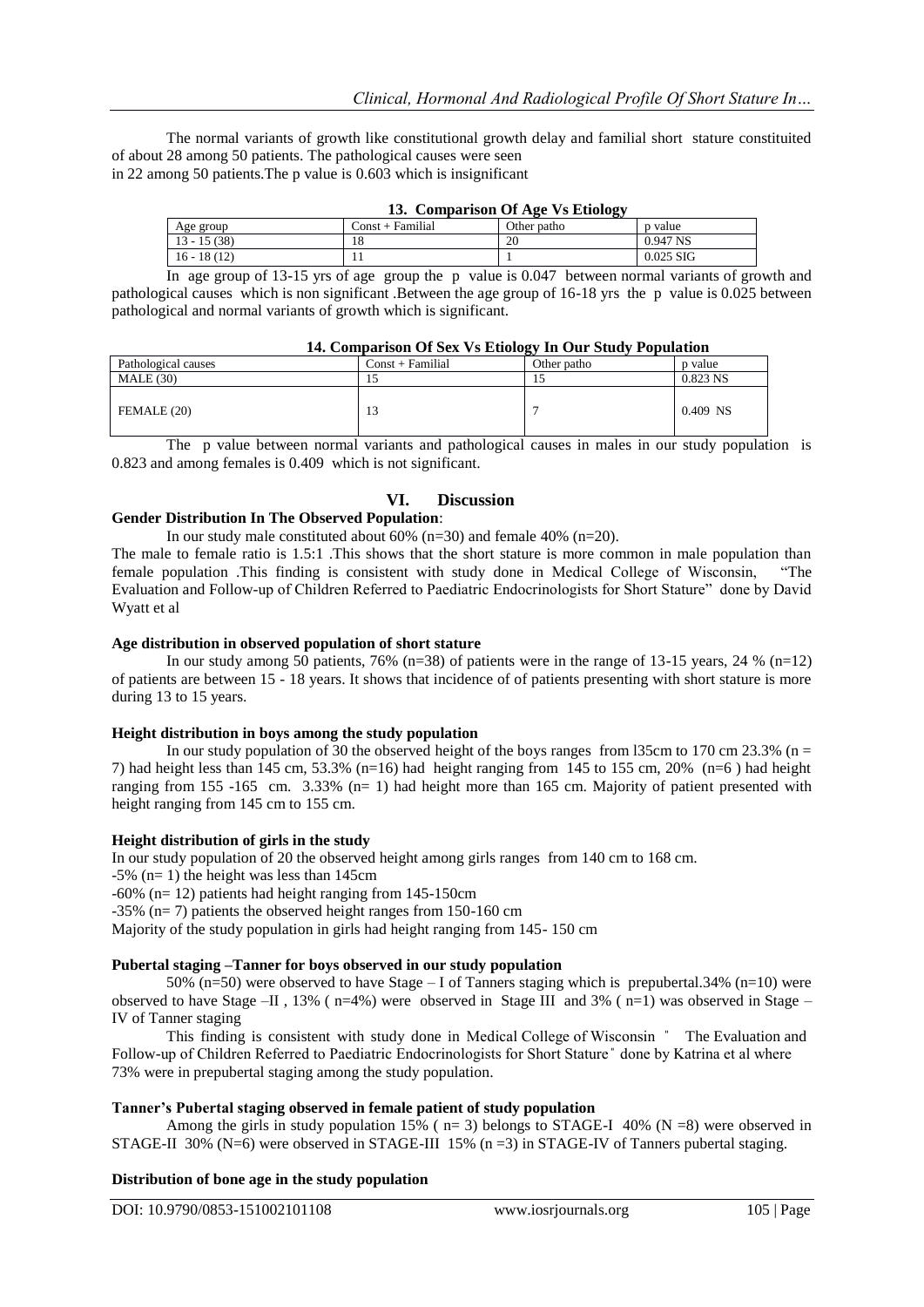In our study population, majority of patients 76% ( n=38) had delayed bone age for chronological age in 27 out of 30 boys and 11 out of 20 and 24% ( $n =$ 

12) were found to have normal bone age for chronological age.

## **Growth hormone level an its correlation in thestudy population**

In our study population 60% ( $n=30$ ) had normal levels of GH, 10% (N=5) had elevated levels of GH and 30% ( n=15) were found to have decreased levels of GH.

Majority of patients had normal levels of growth hormone. This finding is consistent with study conducted in 2,500 children in Bai Jerbai Wadia Hospital , Bombay, India where GH deficiency is the most common cause of short stature of about in This finding is also consistent with study conducted in Department of Endocrinology, Sher-i-Kashmir Institute of Medical Sciences, GH deficiency was the commonest cause of short stature of about 22.8% of cases.

## **Distribution of TSH levels in study population**

In our study population  $84\%$  (n=42) had normal levels of TSH, 14% (N=14) had elevated levels of TSH (hypothyroidism) and 2% (n=1) had decreased levels of TSH due to panhypopituitarism. Majority of patients had normal levels of TSH. This finding is consistent with study conducted in Department of Endocrinology, Sher-i-Kashmir Institute of Medical Sciences, Primary hypothyroidism -7.8%

#### **Etiological distribution among the study population**

Majority of patients about  $56\%$  (n=28) belongs to normal variants of short stature-like constitutional growth delay and familial short stature. Endocrine disorders like GH Deficiency was seen in 16% (n=8) and hypothyroidism in 12% (n=6). 12% (n= 6) patients presented with malnutrition. 2% of patients presented with diabetes mellitus. This finding is consistent with study conducted by Mehboob Sultan et al in Department of Paediatrics, Military Hospital, Rawalpindi and Combined Military Hospital, Multan during September 2004 to January 2007. Two hundred and fourteen children (140 boys and 74 girls), with age 02 to 15 years presenting withs hort stature were studied and majority of patients had CGD, FSS or combination of both, 46.7% and non-endocrinological causes constituted of about15.9%.

## **Comparison Of Pathological Causes With Age**

In our study population of 13- 15 yrs 18 out of 38 had normal variants of growth and 20 had pathological cause for short stature and the p value is 0.947 which is not significant.The patients belonging to 16-18yrs of age 11 out of 12 had normal variants of growth and only 1 patient had pathological cause and the p value is 0.025 which is significant.

## **Comparison Of Pathological Causes And Normal Variants Of Growth:**

The normal variants of growth like constitutional growth delay and familial short stature constituted of about 28 among 50 patients. The pathological causes were seen in 22 among 50 patients. The p value is 0.603 which is insignificant. This finding is consistent with study conducted by Mehboob Sultan et al in Department of Paediatrics, Military Hospital, Rawalpindi and Combined Military Hospital, Multan during September 2004 to January 2007. Two hundred and fourteen children (140 boys and 74 girls), with age 02 to 15 years presenting with short stature were studied and majority of patients had CGD, FSS or combination of both, 46.7% and non endocrinological causes constituited of about 15.9% .

## **Comparison Of Age Vs Etiology**

In age group of 13-15 yrs of age group the p value is 0.047 between normal variants of growth and pathological causes which is non-significant . Between the age group of 16-18 yrs the p value is 0.025 between pathological and normal variants of growth which is significant.

## **Comparison Of Sex Vs Etiology In Our Study Population**

The p value between normal variants and pathological causes in males in our study population is 0.823 and among females is 0.409 which is not significant. This study is consistent with study conducted by ShaukatMahmood Qureshi Department of Paediatrics, Military Hospital, Rawalpindi and Combined Military Hospital,Multan

## **Conclusion**

- Short stature is more common in boys rather than girls.
- In our study short stature was more common in age group of 13-15 yrs.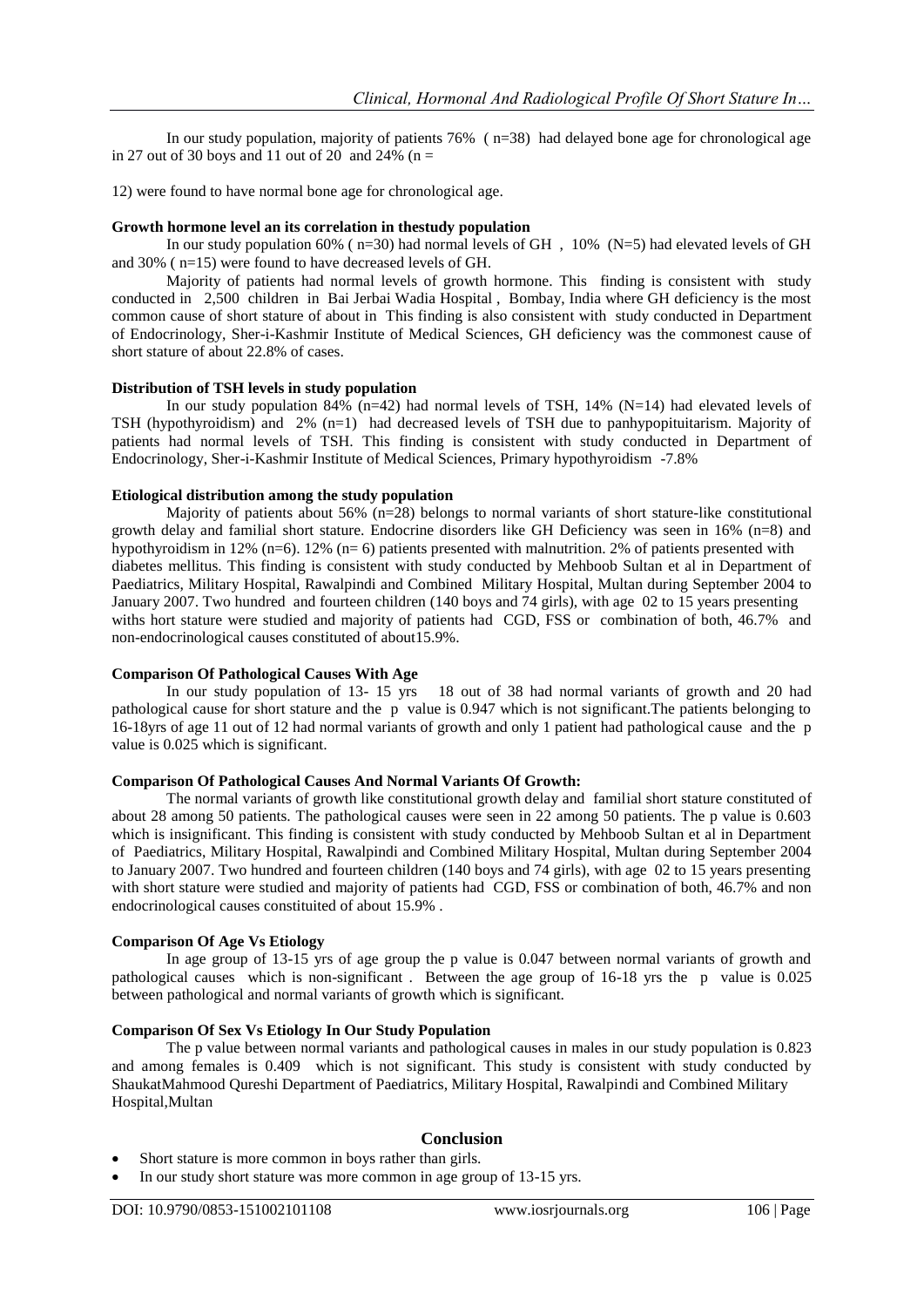- Majority of boys presented with height less than  $5<sup>th</sup>$  percentile. Most of the girls in this study had height in the range of 145-150 cm between  $5<sup>th</sup>$  to  $10<sup>th</sup>$  percentile
- In this study most of the boys with short stature were found to be in Prepubertal stage of Tanners Pubertal Staging. The girls in this study were found to be in prepubertal and pubertal stage of Tanners
- Bone age was found to be delayed in majority of patients in our study.
- In our study the most common cause for short stature was found to be the normal variants comprising of constituitional growth delay and familial short stature rather than endocrinological causes.
- The constitutional growth delay and familial short stature was more common in older children whereas both endocrinological and non-endocrinological causes were almost found equal in younger patients.

#### **Limitations**

**1.** Only a small number of population was taken into study.

**2.** In this study Growth hormone axis studies, karyotyping and genetic studies were

- not done.
- **3.** IGF-1 levels, GHBP levels were not done to diagnose or follow up these patients.

#### **Bibliography**

- [1]. Etchevers HC, Vincent C, Le Douarin NM, Couly GF. The cephalic neural crest provides pericytes and smooth muscle cells to all blood vessels of the face and forebrain. Development 2001; 128:10591068.
- [2]. Takuma N, Sheng HZ, Furuta Y, et al. Formation of Rathke's pouch requires dual induction from the diencephalon. Development 1998; 125:48354840.
- [3]. Gleiberman AS, Fedtsova NG, Rosenfeld MG. Tissue interactions in the induction of anterior pituitary: role of the ventral diencephalon, mesenchyme, and notochord. Dev Biol 1999; 213:340353.
- [4]. Sheng HZ, Westphal H. Early steps in pituitary organogenesis. Trends Genet 1999; 15:236240.
- [5]. Dasen JS, O'Connell SM, Flynn SE, et al. Reciprocal interactions of Pit1 and GATA2 mediate signaling gradient- induced determination of pituitary cell types. Cell 1999; 97:587598.
- [6]. Andersen B, Rosenfeld MG. POU domain factors in the neuroendocrine system: lessons from developmental biology provide insights into human disease. Endocr Rev 2001; 22:235.
- [7]. Treier M, Gleiberman AS, O'Connell SM, et al. Multistep signaling requirements for pituitary organogenesis in vivo. Genes Dev 1998; 12:16911704.
- [8]. Asa SL, Kovacs K, Laszlo FA, et al. Human fetal adenohypophysis: histologic and immunocytochemical analysis. Neuroendocrinology 1986; 43:308316.
- [9]. Dubois PM, Hemming FJ. Fetal development and regulation of pituitary cell types. J Electron Microsc Tech 1991; 19:220.
- [10]. Sheng HZ, Zhadanov AB, Mosinger B Jr, et al. Specification of pituitary cell lineages by the LIM homeobox gene *Lhx3*. Science 1996; 272:10041007.
- [11]. Martin D, Camper S. Genetic regulation of forebrain and pituitary development. In Rappaport R, Anselem S (eds). Hypothalamic-Pituitary Development: Genetic and Clinical Aspects, vol 4. Basel, Karger, 2001, p 1.
- [12]. Muscatelli F, Strom TM, Walker AP, et al. Mutations in the *DAX-1* gene give rise to both X-linked adrenal hypoplasia congenita and hypogonadotropic hypogonadism. Nature 1994; 372:672676.
- [13]. Tabarin A, Achermann JC, Recan D, et al. A novel mutation in *DAX1* causes delayed-onset adrenal insufficiency and incomplete hypogonadotropic hypogonadism. J Clin Invest 2000; 105:321328.
- [14]. Lamolet B, Pulichino AM, Lamonerie T, et al. A pituitary cell-restricted T box factor, Tpit, activates POMC transcription in cooperation with Pitx homeoproteins. Cell 2001; 104:849859.
- [15]. Stanfield JP. The blood supply of the human pituitary gland. J Anat 1960; 94:257273.
- [16]. Bergland RM, Page RB. Pituitary-brain vascular relations: a new paradigm. Science 1979; 204:1824.
- [17]. Tanner JM, Davies SWD. Clinical longitudinal standards for height and height velocity for North American children. J Pediatr 1985; 107:317.
- [18]. Tanner JM, Whitehouse RH, Takaishi M. Standards from birth to maturity for height, weight, height velocity, and weight velocity: British children, 1965 (part II). Arch Dis Child 1966; 41:613635.
- [19]. Tanner JM, Whitehouse RH, Hughes PCR, Carter BS. Relative importance of growth hormone and sex steroids for growth at puberty of trunk length, limb length, and muscle width in growth hormone-deficient children. J Pediatr 1976; 89:10001010.
- [20]. Tanner JM. Auxology. In Kappy MS, Blizzard RM, Migeon CJ (eds). The Diagnosis and Treatment of Endocrine Disorders. Springfield, Ill, Charles C. Thomas, 1994, pp 137192.
- [21]. Link K, Blizzard RM, Evans WS, et al. The effect of androgens on the pulsatile release and twenty-four-hour mean concentration of growth hormone in peripubertal males. J Clin Endocrinol Metab 1986; 62:159164.
- [22]. Karlberg J, Engstrom I, Karlberg P, Fryer JG. Analysis of linear growth using a mathematical model: I. From birth to three years. Acta Paediatr Scand 1987; 76:478488.
- [23]. Karlberg J, Fryer JG, Engstrom I, Karlberg P. Analysis of linear growth using a mathematical model: II. From 3 to 21 years. Acta Paediatr Scand 1987; 337(Suppl):1229.
- [24]. Cameron N. The methods of auxological anthropometry. In Falkner F, Tanner JM (eds). Human Growth: A Comprehensive Treatise. New York, Plenum, 1986, pp 3590.
- [25]. Tanner JM. Normal growth and techniques of growth assessment. Clin Endocrinol Metab 1986; 15:411.
- [26]. Underwood LE, Van Wyk JJ. Normal and aberrant growth. In Wilson JD, Foster DW (eds). Williams Textbook of Endocrinology. Philadelphia, WB Saunders, 1991, pp 10791138.
- [27]. Whitehouse RH, Tanner JM, Healy MJR. Diurnal variation in stature of sitting height in 12- to 14-year-old boys. Ann Hum Biol 1974; 1:103106.
- [28]. Marshall WA. Evaluation of growth rate in height over periods of less than one year. Arch Dis Child 1971; 46:414420.
- [29]. National Center for Health Statistics: NCHS Growth Charts, 1976. Monthly Vital Statistics Report, No. 3, Suppl. Rockville, Md, Health Resources Administration, 1976, pp 761120.